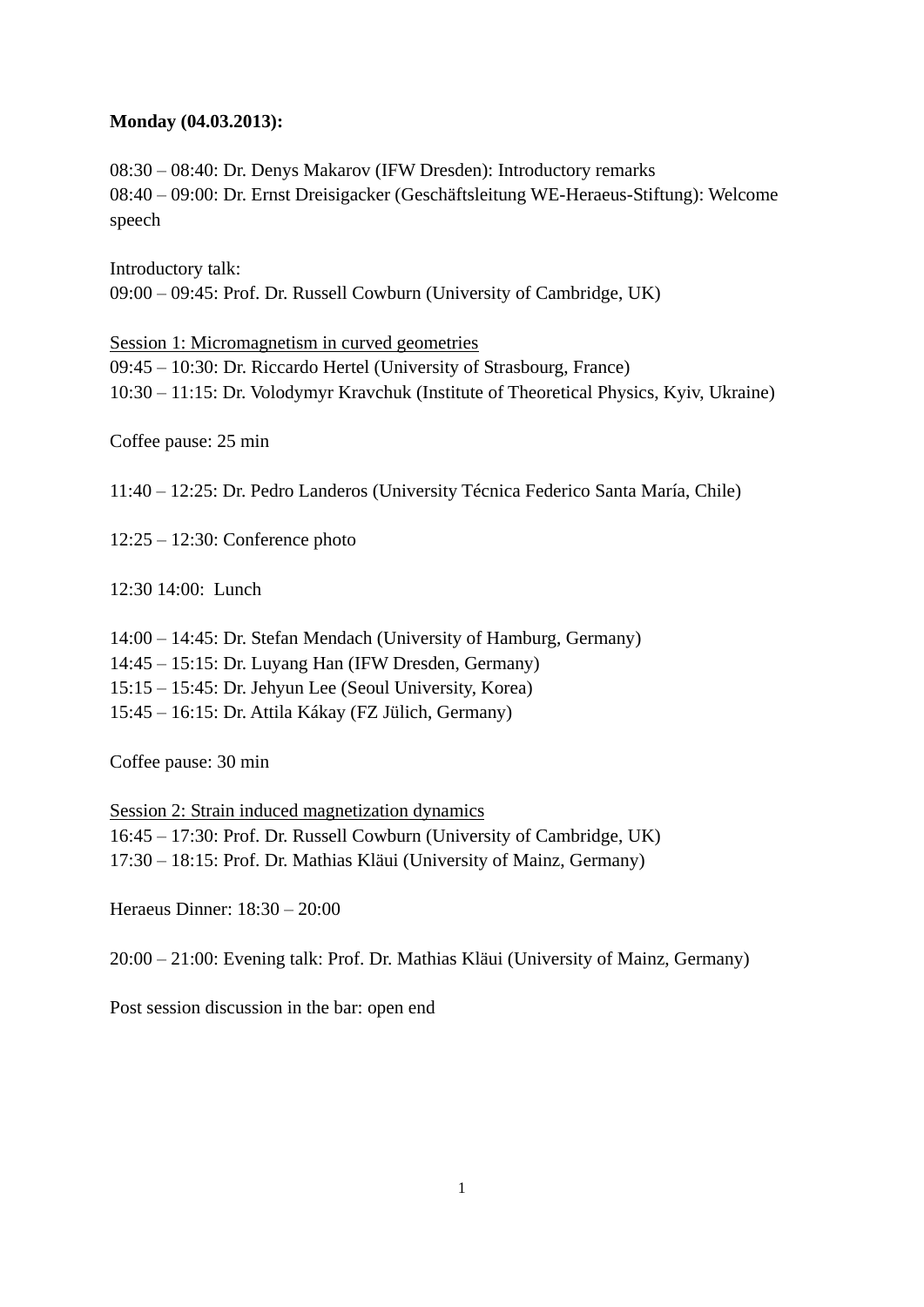## **Tuesday (05.03.2013):**

Session 3: Magneto-electronics with tubular architectures 08:30 – 09:15: Dr. Christian Müller (TU Chemnitz, Germany) 09:15 – 09:45: Mr. Daniel Rüffer (EPFL Lausanne, Switzerland) 09:45 – 10:15: Mr. Dennis P. Weber (University of Basel, Switzerland)

Coffee pause: 30 min

Session 4: Magnetic materials in curved space: Coupling and transport phenomena 10:45 – 11:30: Prof. Dr. Ching-Ray Chang (National Taiwan University, Taiwan) 11:30 – 12:15: Dr. Andrea Bertoni (Istituto Nazionale per la Fisica della Materia, Modena, Italy) 12:15 – 13:00: Dr. Mario Cuoco (University of Salerno, Italy)

13:00 – 14:30: Lunch

14:30 – 15:15: Dr. Olena Vedmedenko (University of Hamburg, Germany)

15:15 – 16:00: Dr. Carmine Ortix (IFW Dresden, Germany)

16:00 – 16:30: Mr. Martin Kopte (IFW Dresden, Germany)

Coffee pause: 20 min

Session 5: Poster session

16:50 – 17:30: Poster talks (short talks: each 3 min without discussion and questions) 17:30 – 18:30: Poster session

Dinner: 18:30 – 20:00

20:00 – 21:00: Evening talk: Prof. Dr. Jeroen van den Brink (IFW Dresden, Germany)

Post session discussion in the bar: open end